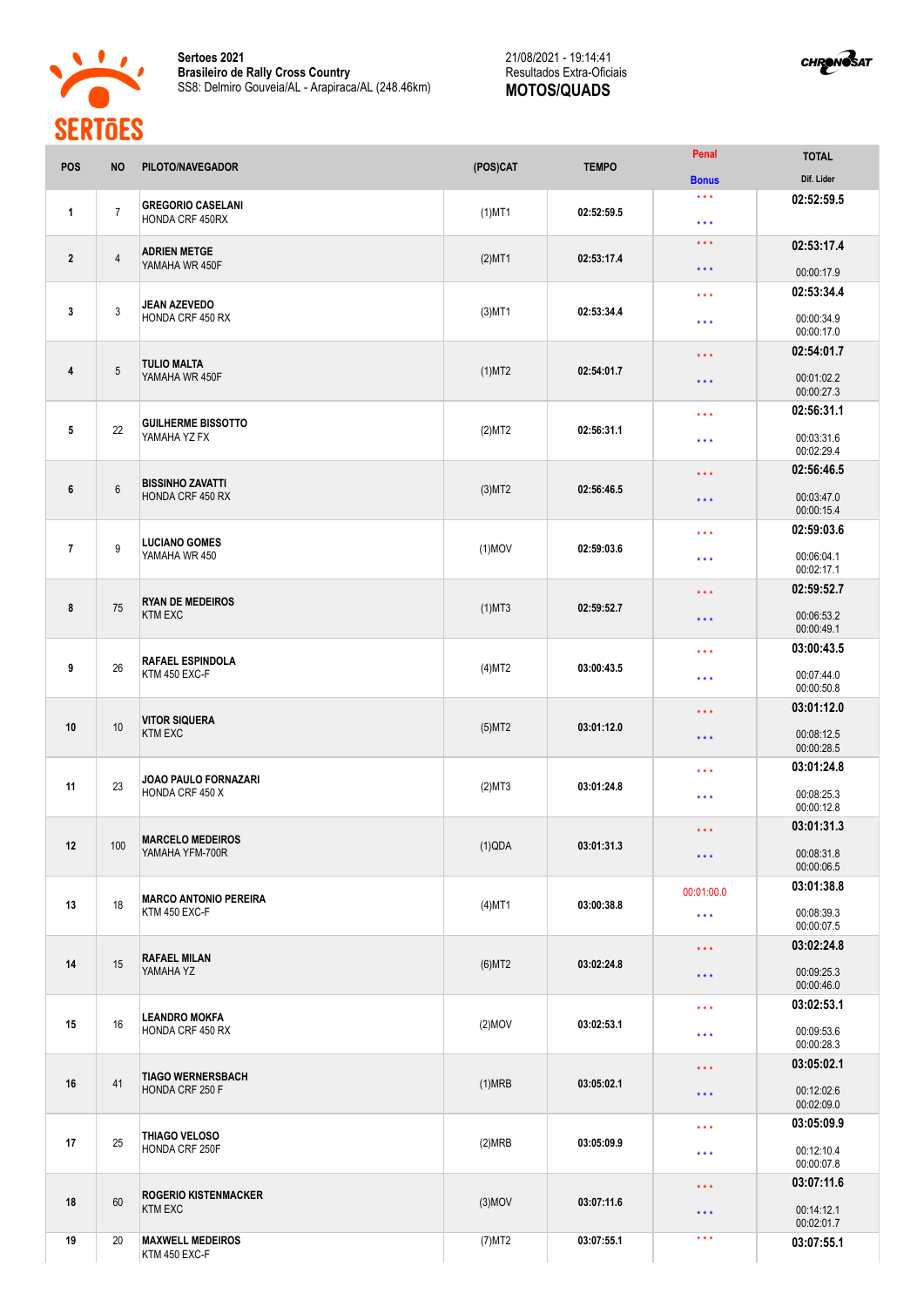|    |     |                                                  |                         |            | $\star \star \star$                                                                                                                                                                                                                                 | 00:14:55.6<br>00:00:43.5 |
|----|-----|--------------------------------------------------|-------------------------|------------|-----------------------------------------------------------------------------------------------------------------------------------------------------------------------------------------------------------------------------------------------------|--------------------------|
|    |     |                                                  |                         |            | $\star$ $\star$ $\star$                                                                                                                                                                                                                             | 03:08:50.2               |
| 20 | 46  | <b>MARCOS COLVERO</b><br>KTM 450 EXC-F           | $(5)$ MT1               | 03:08:50.2 | $\star$ $\star$ $\star$                                                                                                                                                                                                                             | 00:15:50.7<br>00:00:55.1 |
|    |     |                                                  |                         |            | $\star$ $\star$ $\star$                                                                                                                                                                                                                             | 03:09:52.2               |
| 21 | 40  | <b>ANDRE WHITAKER</b><br>KTM EXC 450             | $(3)$ MT $3$            | 03:09:52.2 |                                                                                                                                                                                                                                                     | 00:16:52.7               |
|    |     |                                                  |                         |            | $\star\star\star$                                                                                                                                                                                                                                   | 00:01:02.0               |
|    |     | <b>VICENTE DE BENEDICTIS</b><br>YAMAHA WR 450F   |                         |            | $\star \star \star$                                                                                                                                                                                                                                 | 03:10:24.7               |
| 22 | 35  |                                                  | $(4)$ MT3               | 03:10:24.7 |                                                                                                                                                                                                                                                     | 00:17:25.2               |
|    |     |                                                  |                         |            | $\star$ $\star$ $\star$                                                                                                                                                                                                                             | 00:00:32.5               |
|    | 56  | <b>ALBERTO CUNHA</b><br>KTM 450 EXC-F            |                         |            | $\star\star\star$                                                                                                                                                                                                                                   | 03:10:36.3               |
| 23 |     |                                                  | $(4)$ MOV               | 03:10:36.3 | $\star\star\star$                                                                                                                                                                                                                                   | 00:17:36.8               |
|    |     |                                                  |                         |            |                                                                                                                                                                                                                                                     | 00:00:11.6               |
|    | 52  |                                                  |                         |            | $\star$ $\star$ $\star$                                                                                                                                                                                                                             | 03:11:42.7               |
| 24 |     | <b>ANILDO THEISS</b><br>KAWASAKI KLX 450         | $(5)$ MT3<br>03:11:42.7 |            | $\star$ $\star$ $\star$                                                                                                                                                                                                                             | 00:18:43.2               |
|    |     |                                                  |                         |            |                                                                                                                                                                                                                                                     | 00:01:06.4               |
|    |     | <b>MISAEL AMARIZ</b>                             |                         |            | $\star$ $\star$ $\star$                                                                                                                                                                                                                             | 03:12:15.3               |
| 25 | 45  | <b>HONDA CRF 450 RX</b>                          | $(6)$ MT3               | 03:12:15.3 | $\star\star\star$                                                                                                                                                                                                                                   | 00:19:15.8               |
|    |     |                                                  |                         |            |                                                                                                                                                                                                                                                     | 00:00:32.6               |
|    |     | <b>FABIO LUIS TULIO</b>                          |                         |            | $\star \star \star$                                                                                                                                                                                                                                 | 03:12:34.6               |
| 26 | 53  | KTM EXC 450                                      | $(6)$ MT1               | 03:12:34.6 | $\star$ $\star$ $\star$                                                                                                                                                                                                                             | 00:19:35.1               |
|    |     |                                                  |                         |            |                                                                                                                                                                                                                                                     | 00:00:19.3               |
|    |     | <b>MANUEL ANDUJAR</b><br>YAMAHA RAPTOR 700       |                         |            | $\star\star\star$                                                                                                                                                                                                                                   | 03:12:54.0               |
| 27 | 107 |                                                  | (2)QDA                  | 03:12:54.0 | $\star\star\star$                                                                                                                                                                                                                                   | 00:19:54.5               |
|    |     |                                                  |                         |            |                                                                                                                                                                                                                                                     |                          |
| 28 | 30  | <b>MOARA SACILOTTI</b><br>YAMAHA YZFX            |                         |            | $\star$ $\star$ $\star$                                                                                                                                                                                                                             |                          |
|    |     |                                                  | $(5)$ MOV               | 03:12:54.4 | $\star$ $\star$ $\star$                                                                                                                                                                                                                             | 00:19:54.9               |
|    |     |                                                  |                         |            |                                                                                                                                                                                                                                                     |                          |
| 29 | 51  | <b>MARCELO ZENOBIO</b><br>YAMAHA WR 450F         | $(7)$ MT3               | 03:13:08.2 | 00:00:19.4<br>03:12:54.4<br>00:00:00.4<br>03:13:08.2<br>$\star\star\star$<br>00:20:08.7<br>$* * *$<br>00:00:13.8<br>03:13:22.3<br>$\star$ $\star$ $\star$<br>00:20:22.8<br>$\star$ $\star$ $\star$<br>00:00:14.1<br>03:14:40.8<br>$\star\star\star$ |                          |
|    |     |                                                  |                         |            |                                                                                                                                                                                                                                                     |                          |
|    | 71  |                                                  |                         |            |                                                                                                                                                                                                                                                     |                          |
| 30 |     | <b>GABRIEL CARNEIRO</b>                          | (3)MRB                  | 03:13:22.3 |                                                                                                                                                                                                                                                     |                          |
|    |     | <b>HONDA CRF 250F</b>                            |                         |            |                                                                                                                                                                                                                                                     |                          |
|    | 50  | <b>OSMAR DE MENDONCA</b><br>KAWASAKI KLX 450     |                         |            |                                                                                                                                                                                                                                                     |                          |
| 31 |     |                                                  | $(8)$ MT3               | 03:14:40.8 | $\star\star\star$                                                                                                                                                                                                                                   | 00:21:41.3               |
|    |     |                                                  |                         |            |                                                                                                                                                                                                                                                     | 00:01:18.5               |
|    | 43  | <b>GUILHERME ASSUMPCAO</b><br>KTM EXC 450        |                         |            | $\star$ $\star$ $\star$                                                                                                                                                                                                                             | 03:16:09.2               |
| 32 |     |                                                  | $(8)$ MT2               | 03:16:09.2 | $\star\star\star$                                                                                                                                                                                                                                   | 00:23:09.7               |
|    |     |                                                  |                         |            |                                                                                                                                                                                                                                                     | 00:01:28.4               |
|    | 62  | <b>LUIZ FILIPE RIBEIRO</b><br>KTM 450 EXC-F      |                         |            | $\star\star\star$                                                                                                                                                                                                                                   | 03:17:36.2               |
| 33 |     |                                                  | $(6)$ MOV               | 03:17:36.2 | $\star\star\star$                                                                                                                                                                                                                                   | 00:24:36.7               |
|    |     |                                                  |                         |            |                                                                                                                                                                                                                                                     | 00:01:27.0               |
| 34 | 44  | <b>GERARD PAUCHET</b><br>KTM EXC-F 450           | $(7)$ MOV               |            | $\star$ $\star$ $\star$                                                                                                                                                                                                                             | 03:17:44.5               |
|    |     |                                                  |                         |            | 03:17:44.5<br>$\star$ $\star$ $\star$                                                                                                                                                                                                               | 00:24:45.0<br>00:00:08.3 |
|    |     |                                                  |                         |            |                                                                                                                                                                                                                                                     | 03:18:15.4               |
| 35 | 19  | YPIRANGA CORTEZ<br>HONDA CRF 250 F               | (4)MRB                  | 03:18:15.4 | $\star\star\star$                                                                                                                                                                                                                                   |                          |
|    |     |                                                  |                         |            | $\star$ $\star$ $\star$                                                                                                                                                                                                                             | 00:25:15.9<br>00:00:30.9 |
|    |     |                                                  |                         |            | $\star$ $\star$ $\star$                                                                                                                                                                                                                             | 03:18:43.9               |
| 36 | 36  | <b>LAURA LOPES</b><br>KTM 450 EXC-F              | $(8)$ MOV               | 03:18:43.9 |                                                                                                                                                                                                                                                     | 00:25:44.4               |
|    |     |                                                  |                         |            | $\star$ $\star$ $\star$                                                                                                                                                                                                                             | 00:00:28.5               |
|    | 21  | <b>LEONARDO MARTINS</b><br>HONDA CRF 250 F       |                         |            | $\star\star\star$                                                                                                                                                                                                                                   | 03:19:16.0               |
| 37 |     |                                                  | (5)MRB                  | 03:19:16.0 | $\star\star\star$                                                                                                                                                                                                                                   | 00:26:16.5               |
|    |     |                                                  |                         |            |                                                                                                                                                                                                                                                     | 00:00:32.1               |
|    |     |                                                  |                         |            | 00:06:00.0                                                                                                                                                                                                                                          | 03:19:36.5               |
| 38 | 73  | LUIS HENRIQUE DOS SANTOS<br>HUSQVARNA 701 ENDURO | $(9)$ MT2               | 03:13:36.5 | $\star$ $\star$ $\star$                                                                                                                                                                                                                             | 00:26:37.0               |
|    |     |                                                  |                         |            |                                                                                                                                                                                                                                                     | 00:00:20.5               |
| 39 | 63  | <b>ALESSANDER LEONE</b><br>KTM 450 EXC-F         | $(9)$ MOV               | 03:20:26.0 | $\star$ $\star$ $\star$                                                                                                                                                                                                                             | 03:20:26.0               |
|    |     |                                                  |                         |            | $\star\star\star$                                                                                                                                                                                                                                   | 00:27:26.5               |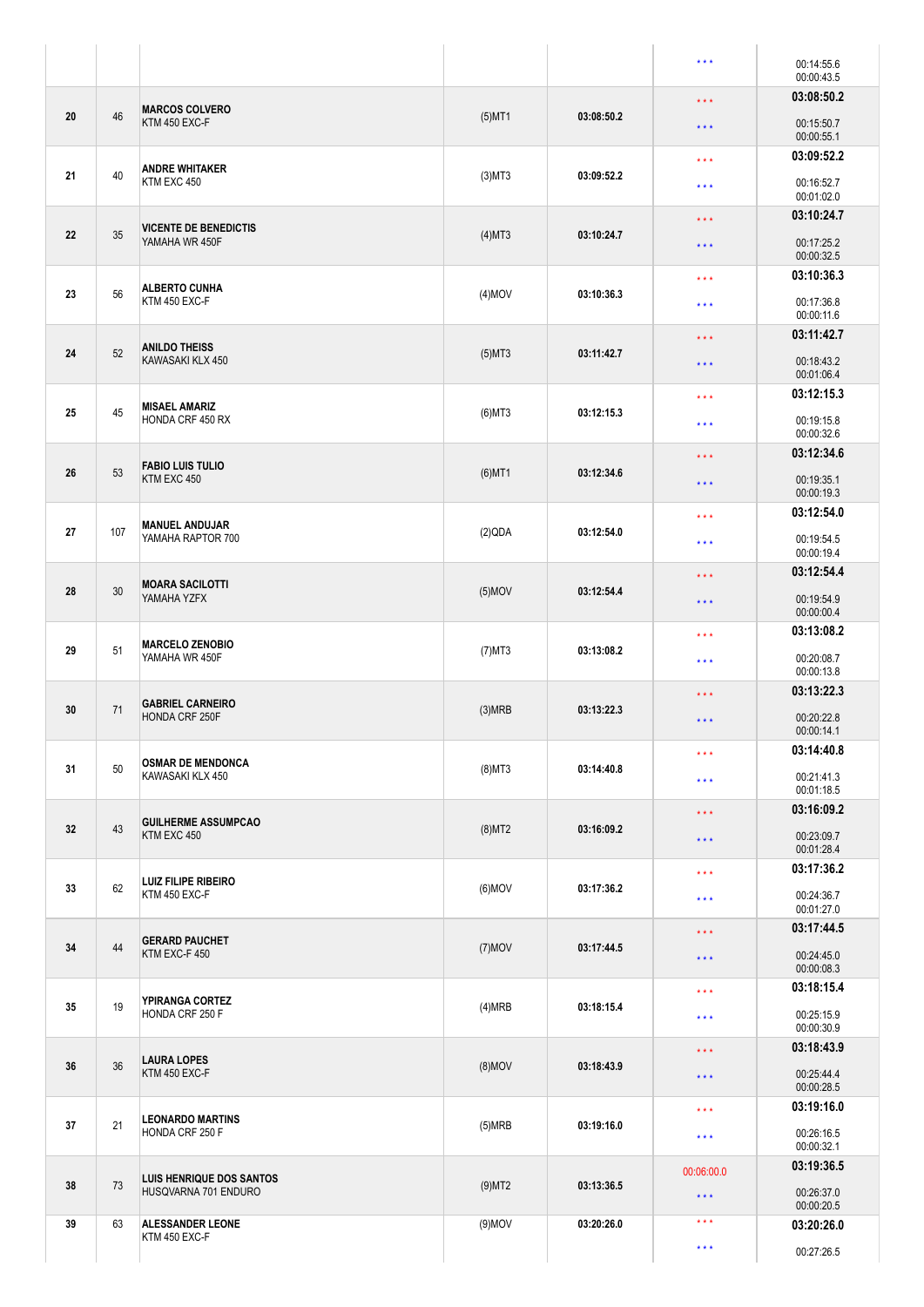|    |                |                                                                                   |            |            |                                                                                | 00:00:49.5               |
|----|----------------|-----------------------------------------------------------------------------------|------------|------------|--------------------------------------------------------------------------------|--------------------------|
| 40 | 29             | <b>ADAO LEMOS</b><br>HONDA CRF 250                                                | (6)MRB     | 03:15:00.7 | 00:06:00.0<br>$\star$ $\star$ $\star$                                          | 03:21:00.7<br>00:28:01.2 |
| 41 | 28             | <b>ARNALDO UCHOA</b>                                                              | $(10)$ MOV | 03:21:04.0 | $\star\star\star$                                                              | 00:00:34.7<br>03:21:04.0 |
|    |                | HUSQVARNA FE 501                                                                  |            |            | $\star\star\star$                                                              | 00:28:04.5<br>00:00:03.3 |
| 42 | 58             | JEAN MICHEL ZUCHELLI<br>HONDA CRF 450 X                                           | $(9)$ MT3  | 03:19:39.7 | 00:02:00.0                                                                     | 03:21:39.7               |
|    |                |                                                                                   |            |            | $\star\star\star$                                                              | 00:28:40.2<br>00:00:35.7 |
|    |                | <b>RAFAL SONIK</b>                                                                |            |            | $\star\star\star$                                                              | 03:22:32.2               |
| 43 | 101            | YAMAHA RAPTOR                                                                     | (3)QDA     | 03:22:32.2 | $\star\star\star$                                                              | 00:29:32.7<br>00:00:52.5 |
| 44 | 32             | <b>JOAO FERRARI</b>                                                               | $(11)$ MOV | 03:18:08.7 | 00:06:00.0                                                                     | 03:24:08.7               |
|    |                | <b>KTM SIX DAY</b>                                                                |            |            | $\star$ $\star$ $\star$                                                        | 00:31:09.2<br>00:01:36.5 |
| 45 | 68             | <b>EMERSON PEREIRA</b>                                                            | $(12)$ MOV | 03:24:25.2 | $\star$ $\star$ $\star$                                                        | 03:24:25.2               |
|    |                | KTM 450 EXC-F                                                                     |            |            | $\star\star\star$                                                              | 00:31:25.7<br>00:00:16.5 |
|    |                | <b>MICHEL FALQUEIRO</b><br>KTM EXC-F 500<br><b>BRUNO PEREIRA</b><br>HONDA CRF 250 |            |            | $\star$ $\star$ $\star$                                                        | 03:26:23.8               |
| 46 | 49             |                                                                                   | $(10)$ MT2 | 03:26:23.8 | $\star$ $\star$ $\star$                                                        | 00:33:24.3<br>00:01:58.6 |
|    |                |                                                                                   |            |            | $\star$ $\star$ $\star$                                                        | 03:26:55.8               |
| 47 | 69             |                                                                                   | (7)MRB     | 03:26:55.8 | $\star\star\star$                                                              | 00:33:56.3<br>00:00:32.0 |
|    |                | <b>CHRISTIAN COSTANTINI</b><br>HONDA CRF 450 X                                    |            |            | $\star$ $\star$ $\star$                                                        | 03:27:12.3               |
| 48 | 42             |                                                                                   | $(11)$ MT2 | 03:27:12.3 | $\star$ $\star$ $\star$                                                        | 00:34:12.8<br>00:00:16.5 |
|    | 72             | <b>GUSTAVO ROCHA ALVES</b><br>HONDA CRF 450 X                                     |            |            | $\star$ $\star$ $\star$                                                        | 03:27:42.0               |
| 49 |                |                                                                                   | $(7)$ MT1  | 03:27:42.0 | $\star$ $\star$ $\star$                                                        | 00:34:42.5<br>00:00:29.7 |
|    |                | <b>LUCIANO ANACLETO</b>                                                           |            |            | 03:32:28.7<br>$\star$ $\star$ $\star$<br>00:39:29.2<br>$\star$ $\star$ $\star$ |                          |
| 50 | 37             | KAWASAKI KLX 450                                                                  | $(8)$ MT1  | 03:32:28.7 |                                                                                | 00:04:46.7               |
| 51 | 57             | <b>ELVIS BITTENCOURT</b><br>HONDA XR 400R                                         | $(13)$ MOV | 03:25:07.7 | 00:09:00.0                                                                     | 03:34:07.7               |
|    |                |                                                                                   |            |            | $\star\star\star$                                                              | 00:41:08.2<br>00:01:39.0 |
|    | $\,8\,$        | <b>BRUNO LELES</b><br>REBEL 450 RALLY                                             | (12)MT2    | 02:59:40.2 | 00:38:00.0                                                                     | 03:37:40.2               |
| 52 |                |                                                                                   |            |            | $\star$ $\star$ $\star$                                                        | 00:44:40.7<br>00:03:32.5 |
|    | 74             | <b>NEIVALDO RODRIGUES</b><br>HONDA CRF 250 F                                      |            |            | 00:03:00.0                                                                     | 03:38:08.1               |
| 53 |                |                                                                                   | (8)MRB     | 03:35:08.1 | $\star\star\star$                                                              | 00:45:08.6<br>00:00:27.9 |
|    | 38             | <b>LEANDRO FERNANDEZ RAD</b><br>KAWASAKI KLX 450R                                 |            | 01:07:00.0 | 04:45:15.1                                                                     |                          |
| 54 |                |                                                                                   | $(10)$ MT3 | 03:38:15.1 | $\star\star\star$                                                              | 01:52:15.6<br>01:07:06.1 |
|    |                |                                                                                   |            |            | 10:30:00.0                                                                     | 14:35:00.0               |
| 55 | $\overline{2}$ | <b>RICARDO MARTINS</b><br>YAMAHA WR 450                                           | $(9)$ MT1  | 04:05:00.0 | $\star\star\star$                                                              | 11:42:00.5<br>09:49:44.9 |
|    | 11             | <b>CRISTHIANO PRESSI</b><br>HUSQVARNA FE 450                                      |            |            | 10:30:00.0                                                                     | 14:35:00.0               |
| 56 |                |                                                                                   | $(11)$ MT3 | 04:05:00.0 | $\star\star\star$                                                              | 11:42:00.5<br>00:00:00.0 |
|    | 12             | <b>ANDRE BEZERRA</b><br>YAMAHA WR 450                                             |            |            | 10:30:00.0                                                                     | 14:35:00.0               |
| 57 |                |                                                                                   | $(14)$ MOV | 04:05:00.0 | $\star\star\star$                                                              | 11:42:00.5<br>00:00:00.0 |
|    |                | <b>GABRIEL BRUNING</b>                                                            |            |            | 10:30:00.0                                                                     | 14:35:00.0               |
| 58 | 31             | YAMAHA WR 450F                                                                    | (12)MT3    | 04:05:00.0 | $\star\star\star$                                                              | 11:42:00.5<br>00:00:00.0 |
|    | 39             | <b>FABIANO TONTINI</b><br>YAMAHA WR 450F                                          | $(13)$ MT3 | 04:05:00.0 | 10:30:00.0                                                                     | 14:35:00.0               |
| 59 |                |                                                                                   |            |            | $\star$ $\star$ $\star$                                                        | 11:42:00.5<br>00:00:00.0 |
|    |                |                                                                                   |            |            |                                                                                |                          |